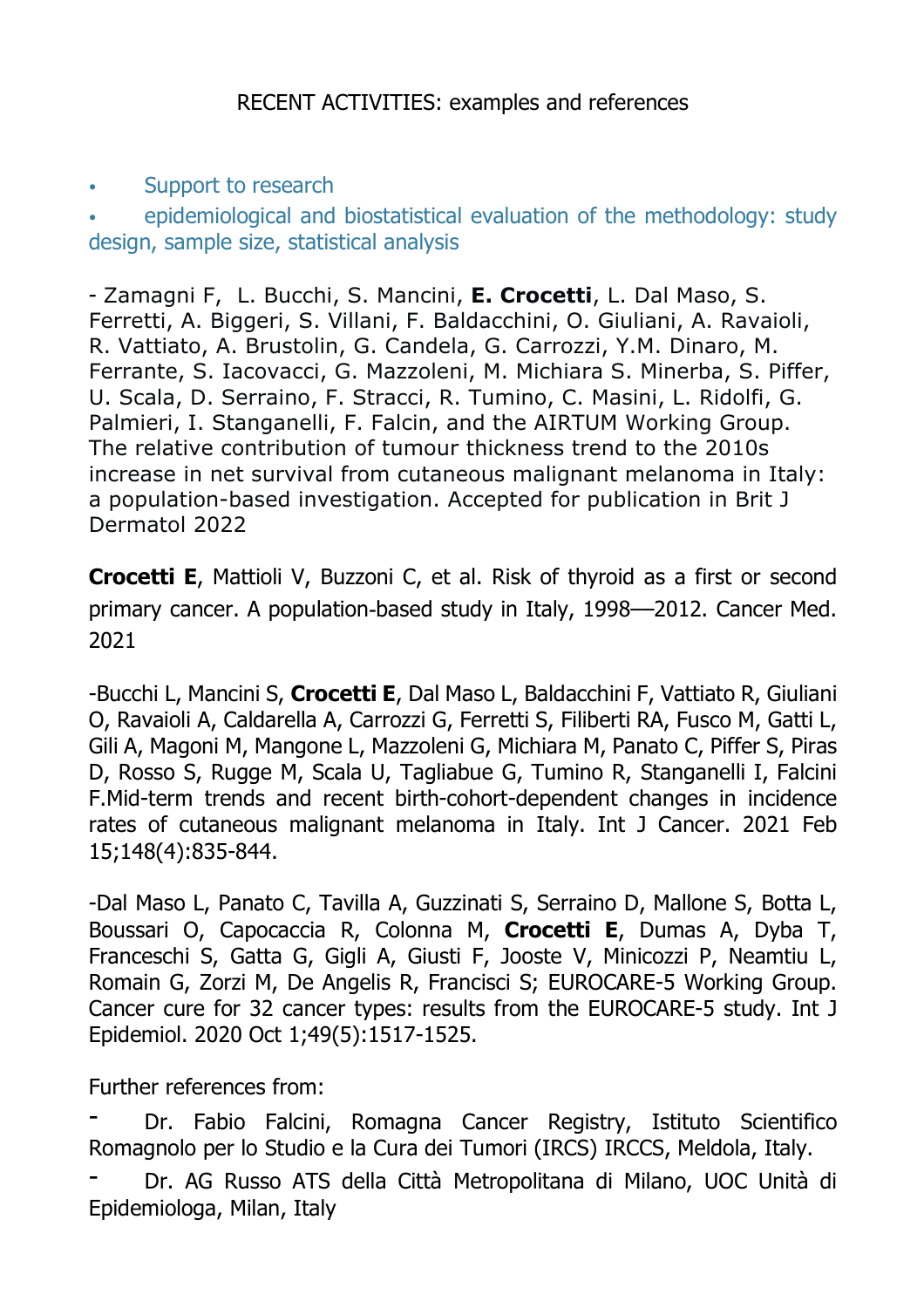! Population-based cancer registries

implementation, evaluation of the process, quality of data evaluation, report, proposals for scientific studies

- Michael Eden, **Emanuele Crocett**i, Elizabeth Van Eycken, Maria Dolores Chirlaque, Alexander Katalinic, Ana Miranda, Maja Primic Zakelj, Michel Velten, Ariana Znaor, Antonio Mateos, Carmen Martos, ENCR Steering Committee 2014-20173, ENCR Steering Committee 2018-2023. ENCR recommendation: Coding incidence date. 2022

Contiero P, Tagliabue G, Gatta G, Galceran J, Bulliard JL, Bertoldi M, Scaburri A, **Crocetti E**, On Behalf Of The Grell Geographic Analysis Working Group. Variation of Cancer Incidence between and within GRELL Countries. Int J Environ Res Public Health. 2021 Sep 2;18(17):9262.

- **Crocetti E**. The quality of cancer registries data has to become 'liquid'. Eur J Cancer Prev. 2019 Nov 14. doi: 10.1097/CEJ.0000000000000552.

Further references from:

- Dr. Manola Bettio, JRC, Ispra, Italy.
- . Cancer screening evaluation

- Bucchi L, Frigerio A, Zorzi M, Fedato C, Angiolucci G, Bernardi D, Campari C, **Crocetti E**, Ferretti S, Giorgi D, Marchisio F, Morrone D, Naldoni C, Petrella M, Ponti A, Ravaioli A, Saguatti G, Santini D, Sassoli de Bianchi P, Serafini M, Vergini V, Giordano L.Problems, solutions, and perspectives in the evaluation of interval cancers in Italian mammography screening programmes: a position paper from the Italian group for mammography screening (GISMa).Epidemiol Prev. 2015 May-Jun;39(3 Suppl 1):52-7. Paper

Serraino D, Gini A, Taborelli M, Ronco G, Giorgi-Rossi P, Zappa M, **Crocetti E**, Franzo A, Falcini F, Visioli CB, Stracci F, Zorzi M, Federico M, Michiara M, Fusco M, Ferretti S, Pannozzo F, Tisano F, Zanetti R, Zucchetto A; Members of 'IMPATTO-CERVICE' working group.; Members of 'IMPATTO-CERVICE' working group.Changes in cervical cancer incidence following the introduction of organized screening in Italy. Prev Med. 2015 Jun;75:56-63. doi: 10.1016/j.ypmed.2015.01.034. Abstract

. Evaluation of information flows of local health units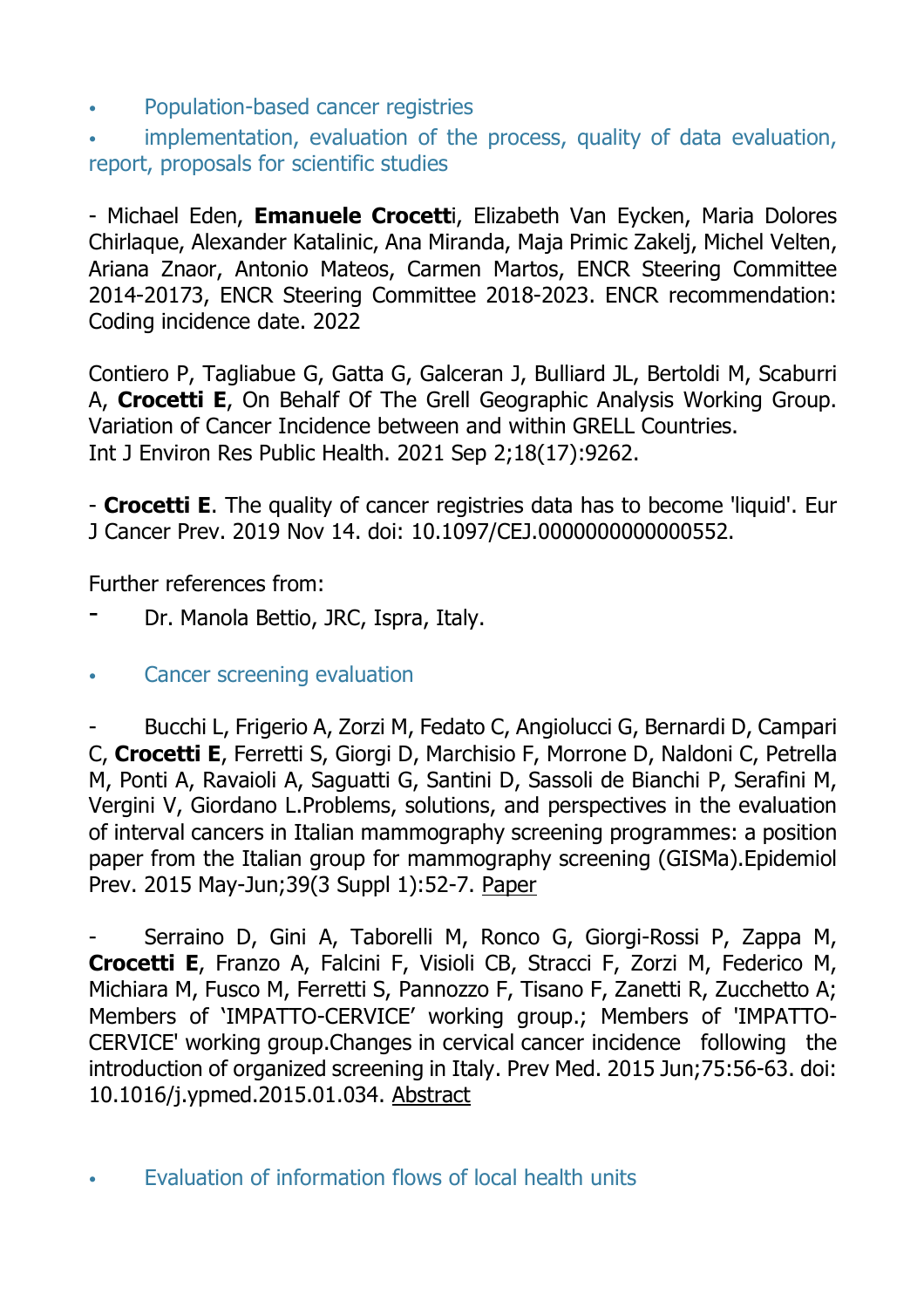- Atlante Sanitario della Sicilia. Incidenza, prevalenza, sopravvivenza mortalità e ospedalizzazione della patologia oncologica. RAPPORTO 2020. Contact person: Dr.ssa Antonella Usticano, DASOE - Dipartimento Regionale per le Attività Sanitarie ed Osservatorio Epidemiologico, Regione Sicilia.

Contact person: Dr. Salvatore Scondotto Osservatorio epidemiologico della Regione Sicilia

- **Crocetti E**, Cattaneo S, Bergamaschi W, De Servi S, Russo AG. "Anticoagulanti orali: analisi dei percorsi e valutazione degli eventi avversi. Studio di popolazione sulla ATS della Città Metropolitana di Milano 2010-2018"; Contact person: Dr. Antonio Giampiero Russo, ATS Milano, Italy

**-Crocetti E**, Bergamaschi W, Russo AG. Population-based incidence and prevalence of inflammatory bowel diseases in Milan (Northern Italy), and estimates for Italy. Eur J Gastroenterol Hepatol. 2021 Contact person: Dr. Antonio Giampiero Russo, ATS Milano, Italy

## . Secondary data analysis

- **Crocetti E**, Gori S, Falcini F. Metastatic breast cancers: Estimates for Italy. Tumori. 2018 Mar 1:300891618766177. doi: 10.1177/030089161876617

- **Crocetti E**, Dyba T, Martos C, Randi G, Rooney R, Bettio M. The need for a rapid and comprehensive adoption of the revised European standard population in cancer incidence comparisons. Eur J Cancer Prev. 2016 Feb 25.

- De Flora S, LA Maestra S, **Crocetti E**, Mangone L, Bianconi F, Stracci F, Buzzoni C. Estimates of the incidence of infection-related cancers in Italy and Italian regions in 2018. J Prev Med Hyg. 2019 Dec 20;60(4):E311-E326.

## ! Evaluation of environmental exposures

- Progetto "Integrated inter-Sector framework to increase Thermal resilience of European workers in the context of global warming (HEAT SHIELD) Contact person: Dr. Miriam Levi, CERIMP, Asl Centro Toscana, Florence, Italy.

- InVETTA (Indagine per il biomonitoraggio e Valutazione Epidemiologica a Tutela della salute nei territori dell'Amiata) Contact person: Dr Fabio Voller, ARS Toscana, Florence, Italy.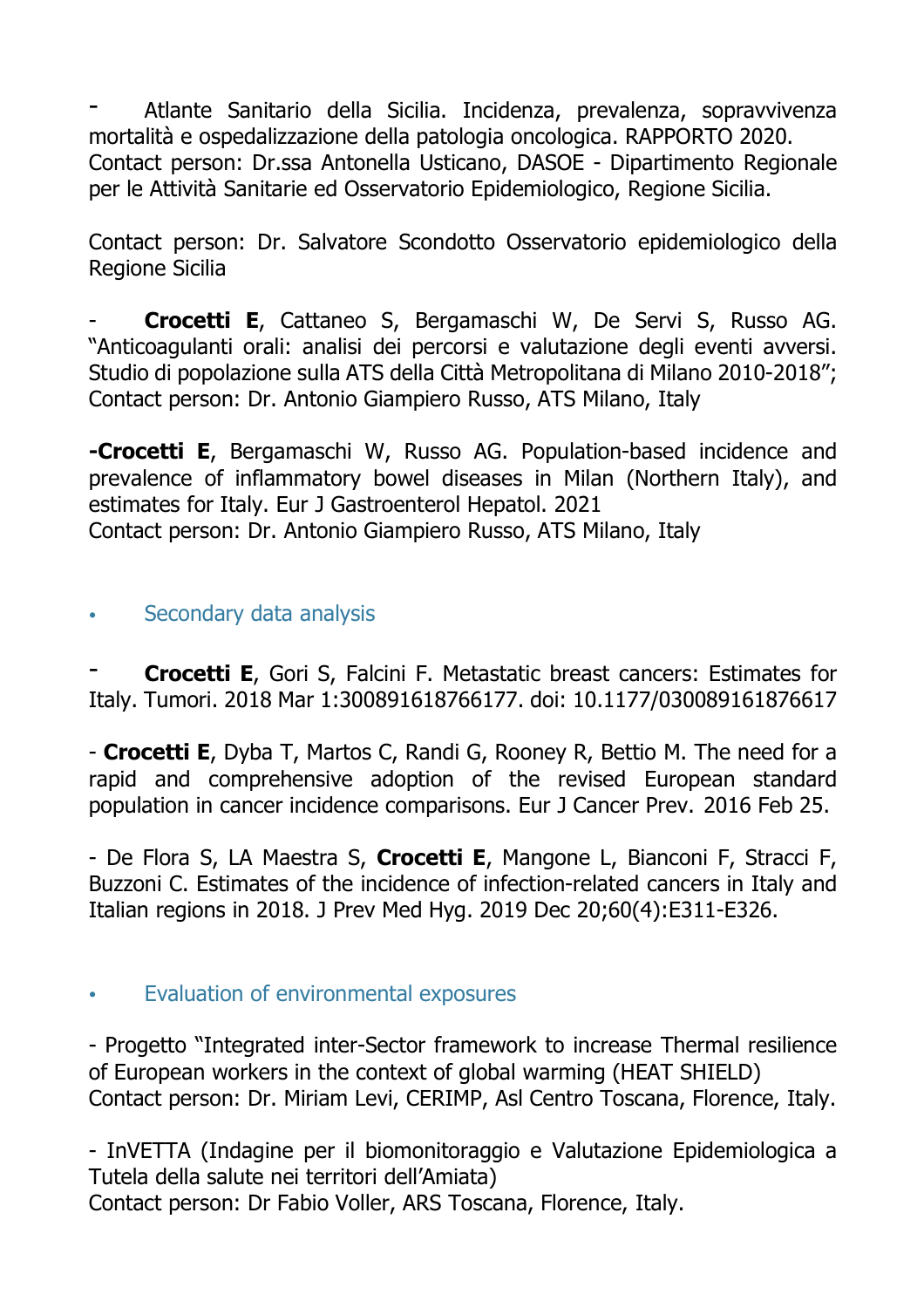- Battisti F, Petronio MG, Bernardeschi P, Bianchi F, Cori L, **Crocetti E**, Minichilli F, Manneschi G, Mugnaini E, Scala D, Vigotti M, Miligi L. [Reporting a cluster of lymphohaematopoietic cancers and management of the communication process with the community: the experience of a Local health Authority in Tuscany, Italy]. Ig Sanita Pubbl. 2019 Mar-Apr;75(2):98-104.

- SENTIERI Project: results. **Crocetti E**, Pirastu R, Buzzoni C, Minelli G, Manno V, Bruno C, Fazzo L, Iavarone I, Pasetto R, Ricci P, Zona A, Conti S, Comba P. Epidemiol Prev. 2014 Mar-Apr;38(2 Suppl 1):29-124.

Contact person: Dr. Pietro Comba Istituto Superiore di Sanità, Rome, Italy

- SENTIERI KIDS: monitoring children's health in Italian polluted sites. Iavarone I, Biggeri A, Cadum E, Carere M, Conti S, **Crocetti E**, Martuzzi M, Maule M, Michelozzi P, Pirastu R, Rondelli R, Scondotto S. Epidemiol Prev. 2014 Mar-Apr;38(2 Suppl 1):153-7.

Contact person: Dr. Ivano Iavarone, Istituto Superiore di Sanità, Rome, Italy

. Teaching activity

- Università di Firenze. CdL Odontoiatria, insegnamento Igiene Generale e applicata, 2017/2018, 2018/2019, 2019/2020, 2020/2021. Contact person: Prof. Pierangelo Geppetti, Florence University

- Università di Milano. CdL Biotecnologia, Corso Informatica e Biostatistica, insegnamento Statistica, 2017/2018.

Contact person: Prof. Donatella Taramelli, Milan University

- Università di Firenze. CdL Tecniche di radiologia medica, per immagini e radioterapia, insegnamento Igiene Generale e applicata, 2017/2018. Contact person: Prof. Pierangelo Geppetti, Florence University

- Università di Firenze. CdL Servizio Sociale, insegnamento Medicina Sociale, 2017/2018.

Contact person: Prof. Pierangelo Geppetti, Florence University

Introduction to ENCR and IACR recommendations. In "Cancer registry data collection and comparability". Ispra 3-4 May 2017, JRC, ENCR. Contact person: Dr. Harry Comber, ENCR Steering Committee

**.** Burden of disease at population level